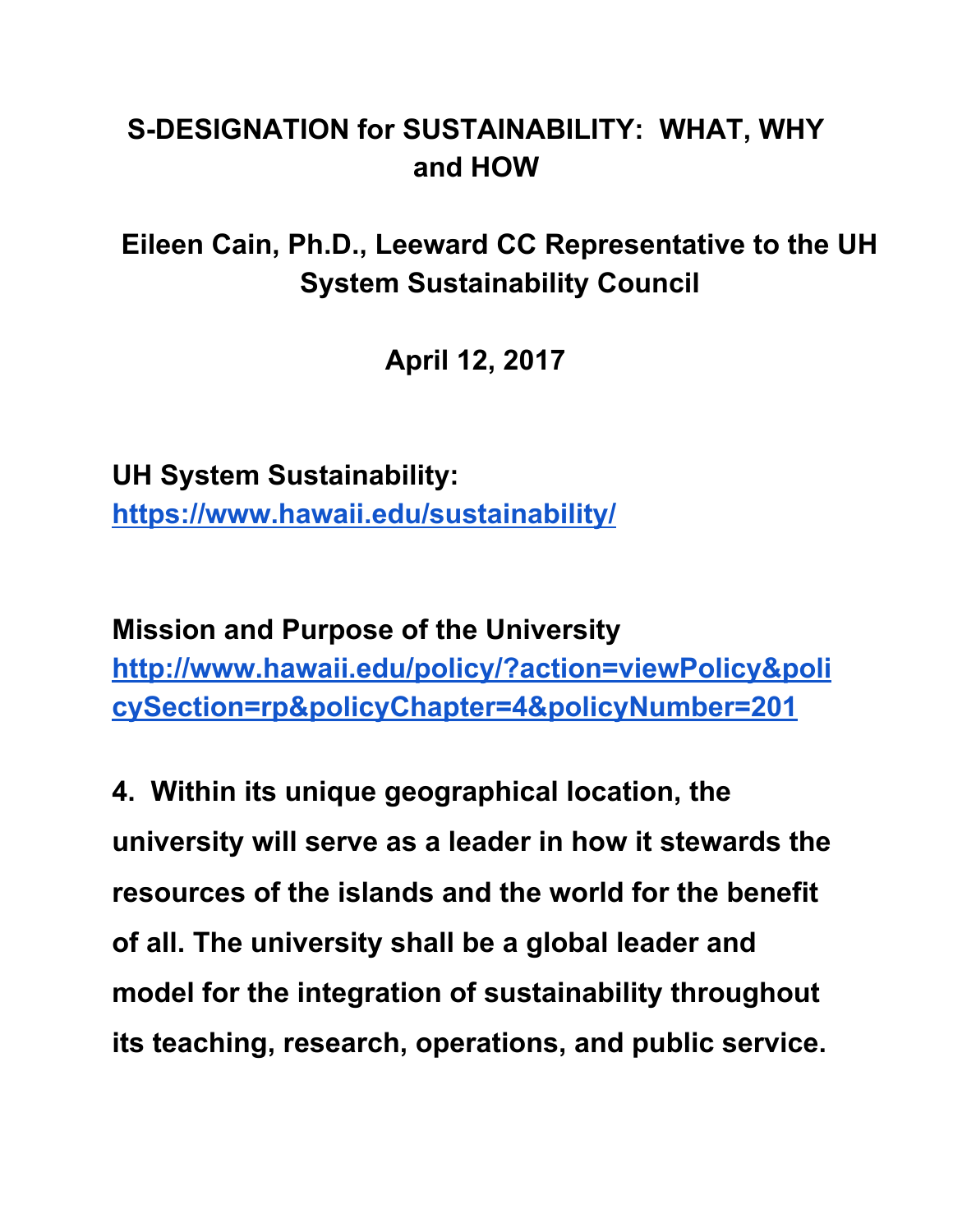**The university recognizes that an important knowledge base in sustainable island systems resides in the indigenous people of Hawai'i and all those for whom Hawai'i is home. The university commits to consult with local cultural practitioners and sustainability experts on best practices in sustainable resource allocation and use for the well-being of our communities, our state, and the world. Critical resources include energy, food, water, land and sea as they are integrated with the relationships of family, culture, community, justice, work, and economy in the present and future.**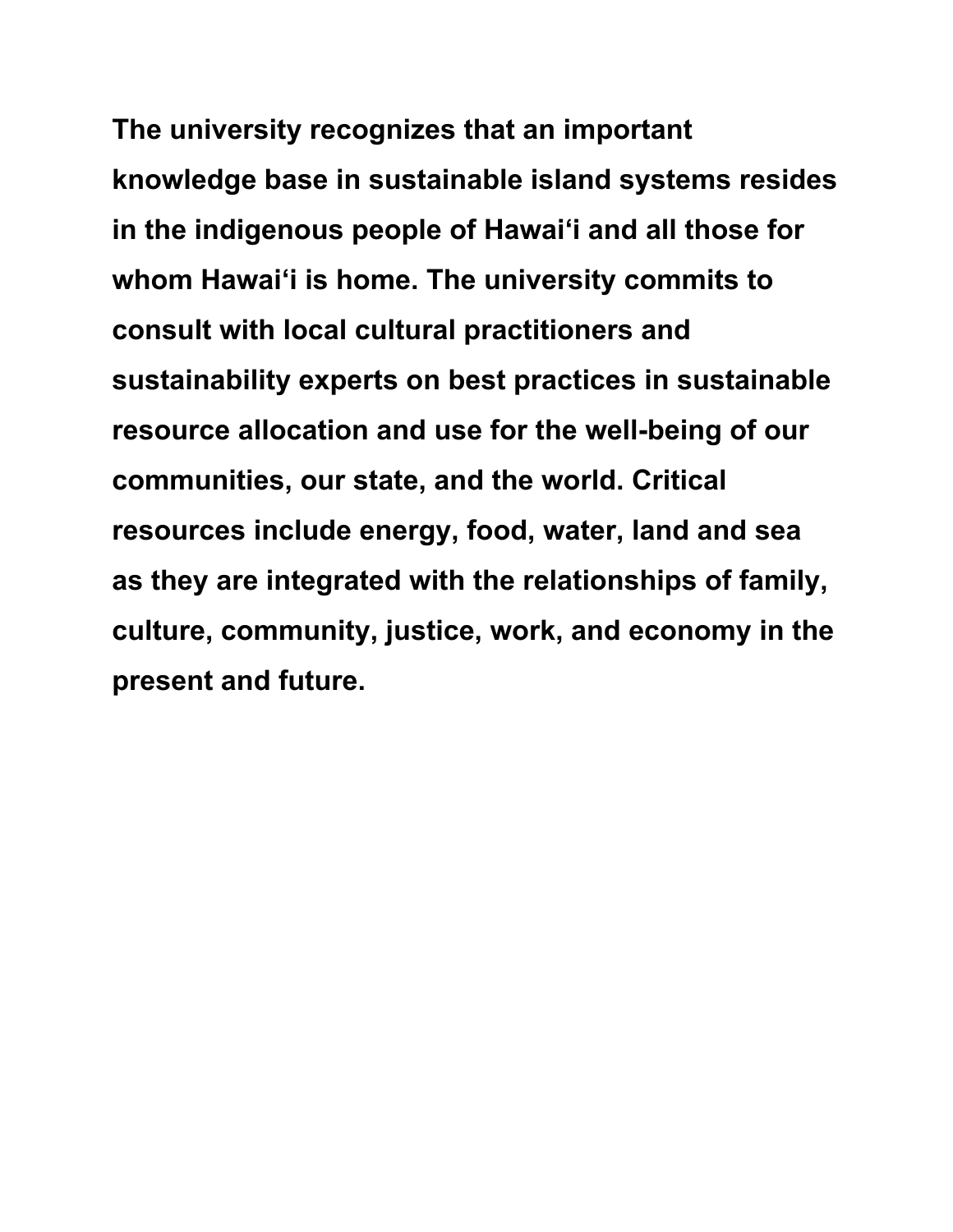**● Implementation of the Board of Regents Policy EP 4.202: System Sustainability**

**[http://www.hawaii.edu/policy/?action=viewPolicy&policySection=ep&policyChapte](http://www.hawaii.edu/policy/?action=viewPolicy&policySection=ep&policyChapter=4&policyNumber=202) [r=4&policyNumber=202](http://www.hawaii.edu/policy/?action=viewPolicy&policySection=ep&policyChapter=4&policyNumber=202)**

 **B. Curriculum**

**The University will encourage, facilitate and support curriculum development that advances the principles of sustainability and enables cross-campus collaborations that integrate teaching and research with solutions at the campus and community levels.**

 **Specific goals include:**

- **1. The development of appropriate new courses and programs related to sustainability that articulate across campuses.**
- **2. The integration of sustainability principles into existing curricula where appropriate.**
- **3. The development of campus and community based sites for laboratory or field-based learning related to sustainability, including engagement**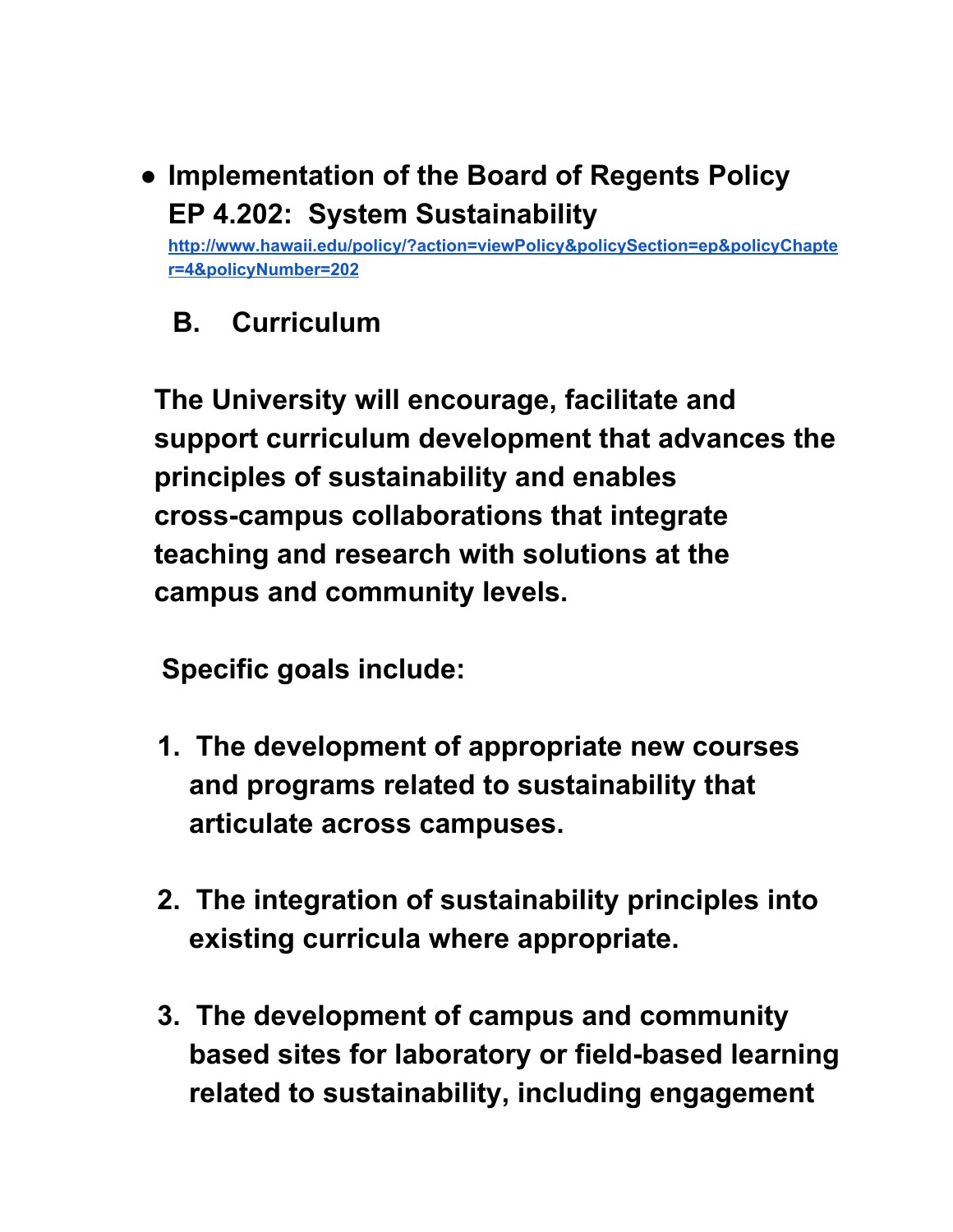**by students in the University's operational improvements in sustainability.**

- **4. The incorporation of sustainability practices and learning into student life and other co-curricular activities.**
- **5. The development of professional development opportunities for faculty and students related to curriculum development and delivery in sustainability.**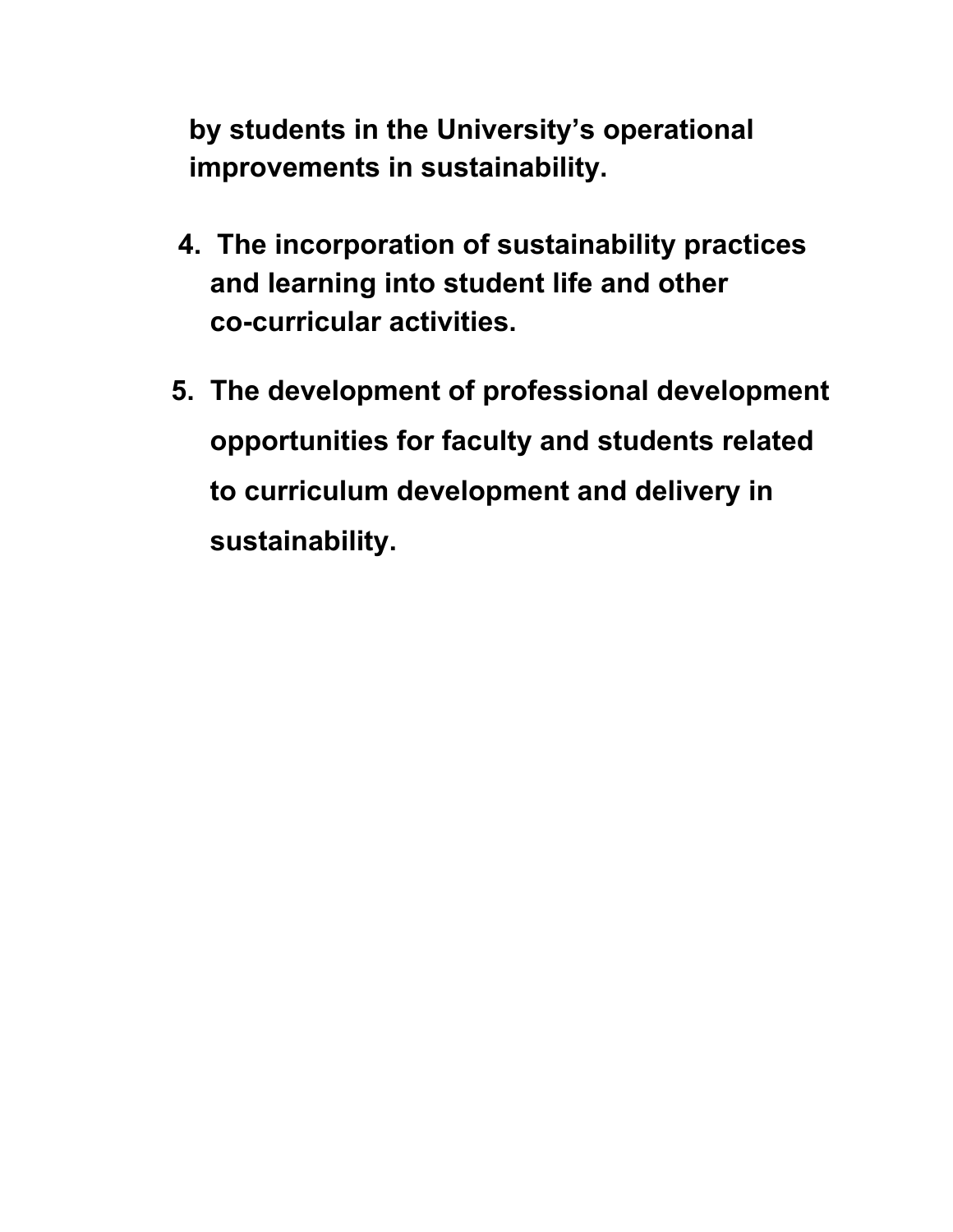## **BENEFITS OF THE S-DESIGNATION**

- **● Interdisciplinary Dialogue among faculty**
- **● Professional Development**
- **● Visibility for Students: the S-Designation would be marked in Banner, e.g., S-ENG 100.**
- **● Curricular Coherence**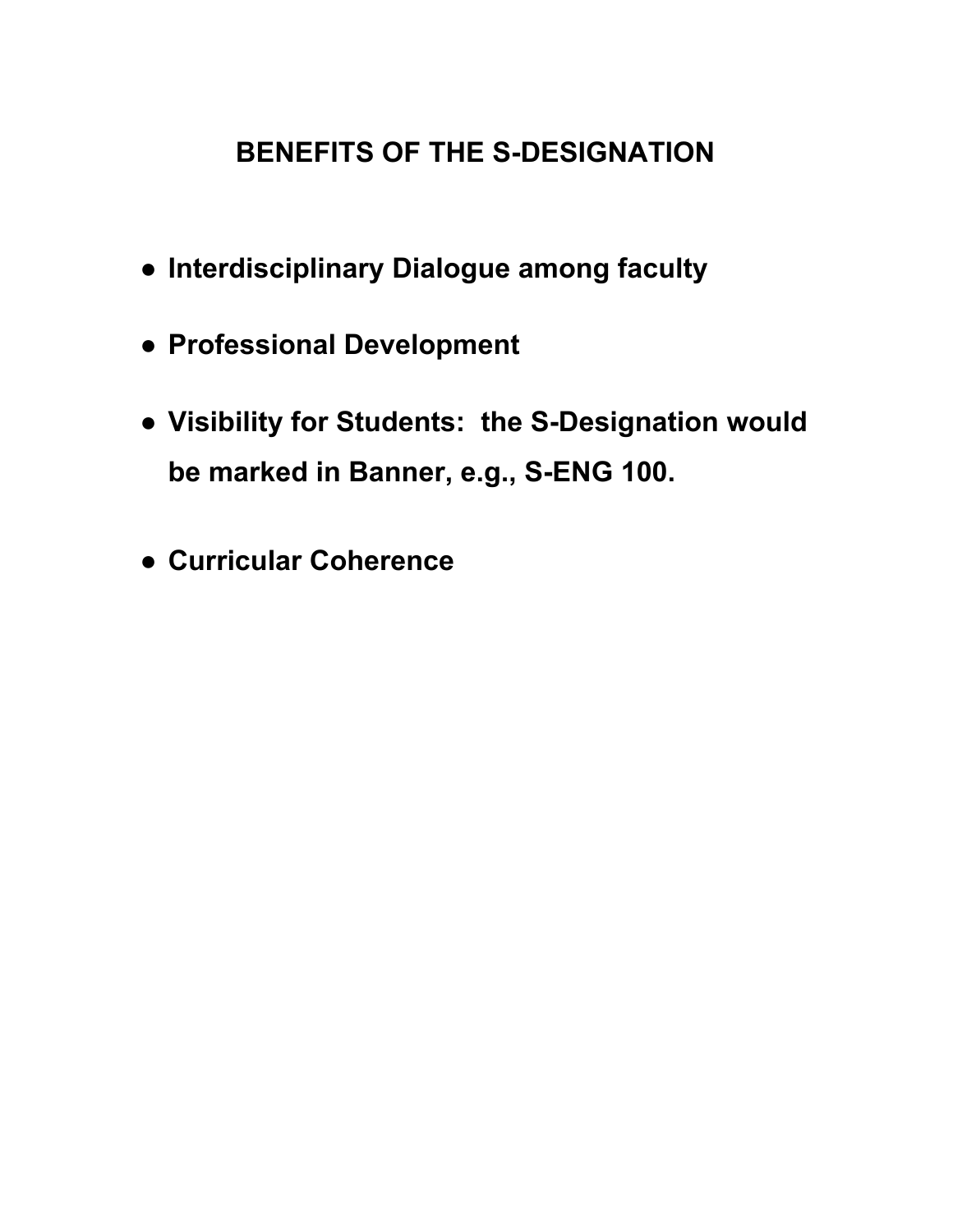## **CATEGORIES OF S-DESIGNATION**

- **1. S Focused (SF) courses have a thematic, primary, explicit focus on sustainability as an integrated concept having social, economic, and environmental dimensions. Course content is at least 60% focused on Sustainability.**
- **2. S Related (SR) An S Related course is primarily focused on a topic other than sustainability, but incorporates a unit or module on sustainability or a sustainability challenge, includes one or more sustainability-focused activities, or integrates sustainability issues throughout the course. These units/modules, activities or issues should be documented in course descriptions or syllabi. A minimum of 10% of course content is focused on Sustainability. ( S Related courses may evolve into S Focused courses.)**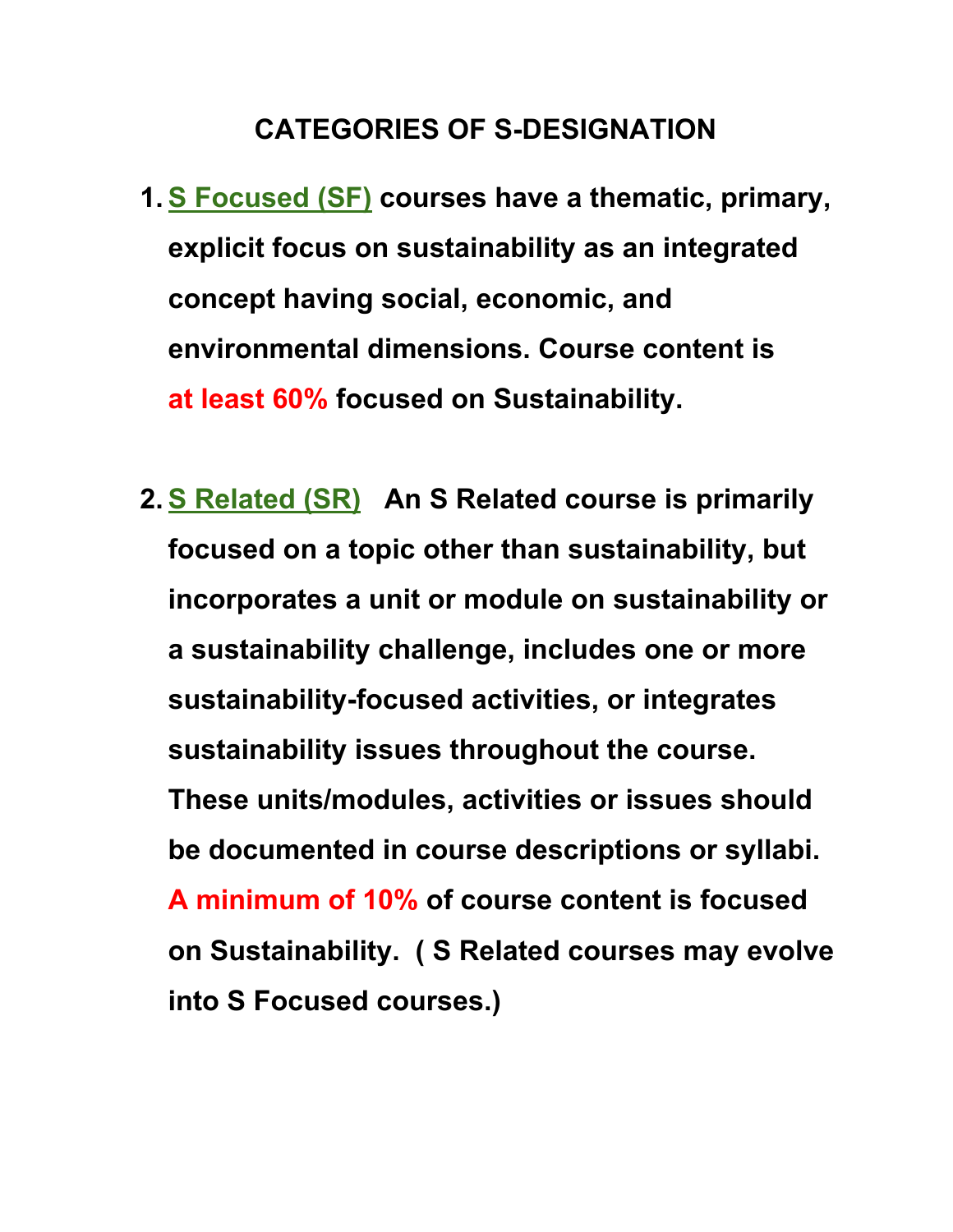**Examples of S-Designated Classes, Programs and Degrees in the UH System:**

**[https://www.hawaii.edu/sustainability/sustainability-co](https://www.hawaii.edu/sustainability/sustainability-courses/) [urses/](https://www.hawaii.edu/sustainability/sustainability-courses/)**

**Windward CC Sustainability Curriculum Committee [https://windward.hawaii.edu/Committees/Sustainabilit](https://windward.hawaii.edu/Committees/Sustainability_Curriculum/) [y\\_Curriculum/](https://windward.hawaii.edu/Committees/Sustainability_Curriculum/)**

**<https://windward.hawaii.edu/committees/>**

**Windward CC S-Designated Classes [https://windward.hawaii.edu/Committees/Sustainabilit](https://windward.hawaii.edu/Committees/Sustainability_Curriculum/s-designated_courses.php) [y\\_Curriculum/s-designated\\_courses.php](https://windward.hawaii.edu/Committees/Sustainability_Curriculum/s-designated_courses.php)**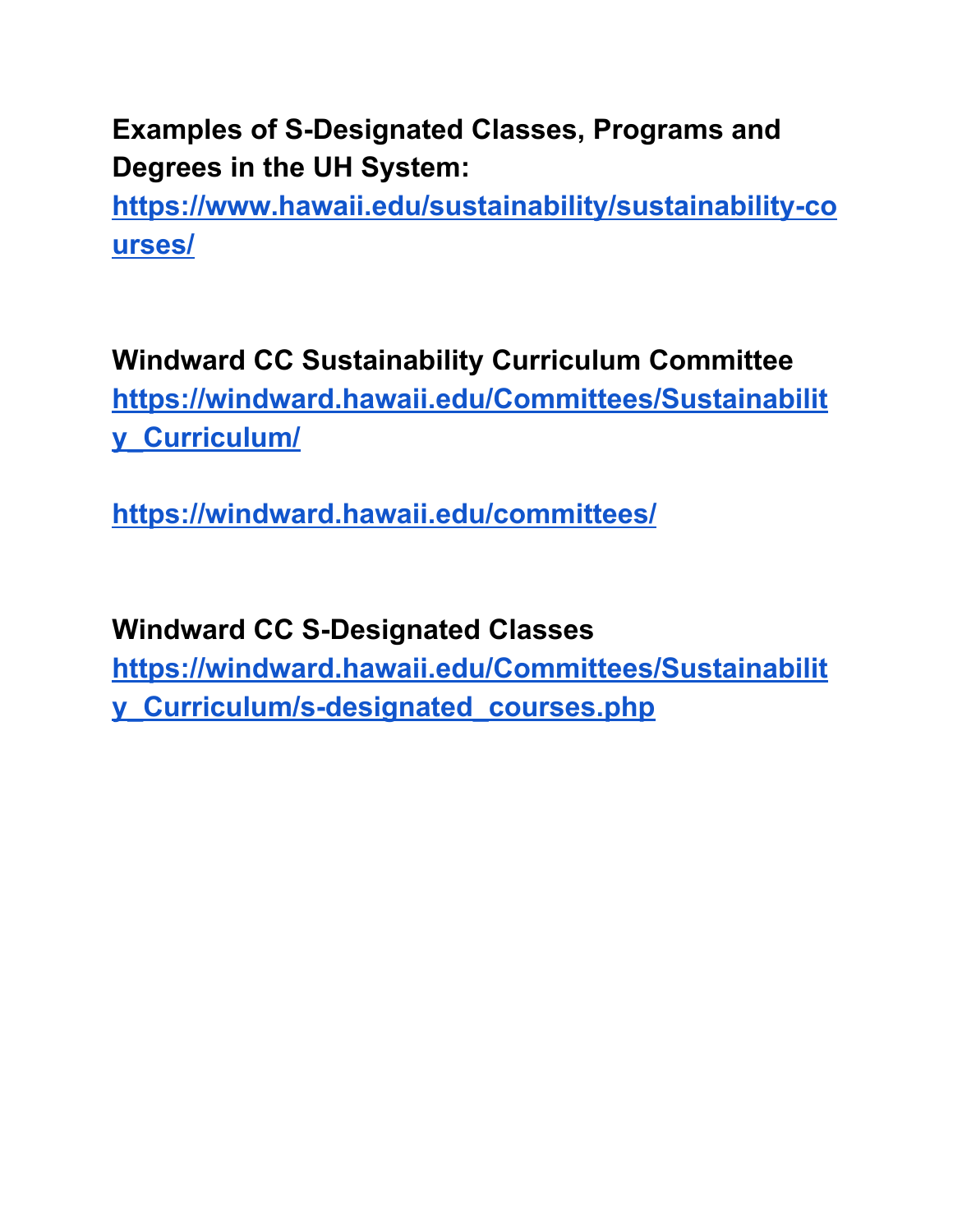**Kapi'olani CC Sustainability Curriculum**

**Sustainability Learning Outcomes:**

- **1) Define sustainability on local, national, and international levels.**
- **2) Identify the personal values and attitudes that can facilitate sustainable living.**
- **3) Describe how the individual relates to the wider issues of sustainability.**
- **4) Measure one's impact on the triple bottom line: People, Planet, Profit.**
- **5) Identify the sociocultural values and attitudes that facilitate sustainable living at the local, regional and global levels.**
- **6) Apply concepts of sustainability to local, regional and/or global challenges.**
- **7) Demonstrate how concepts of sustainability are connected to local, regional and global issues.**
- **8) Describe how traditional and indigenous perspectives inform practices of sustainability.**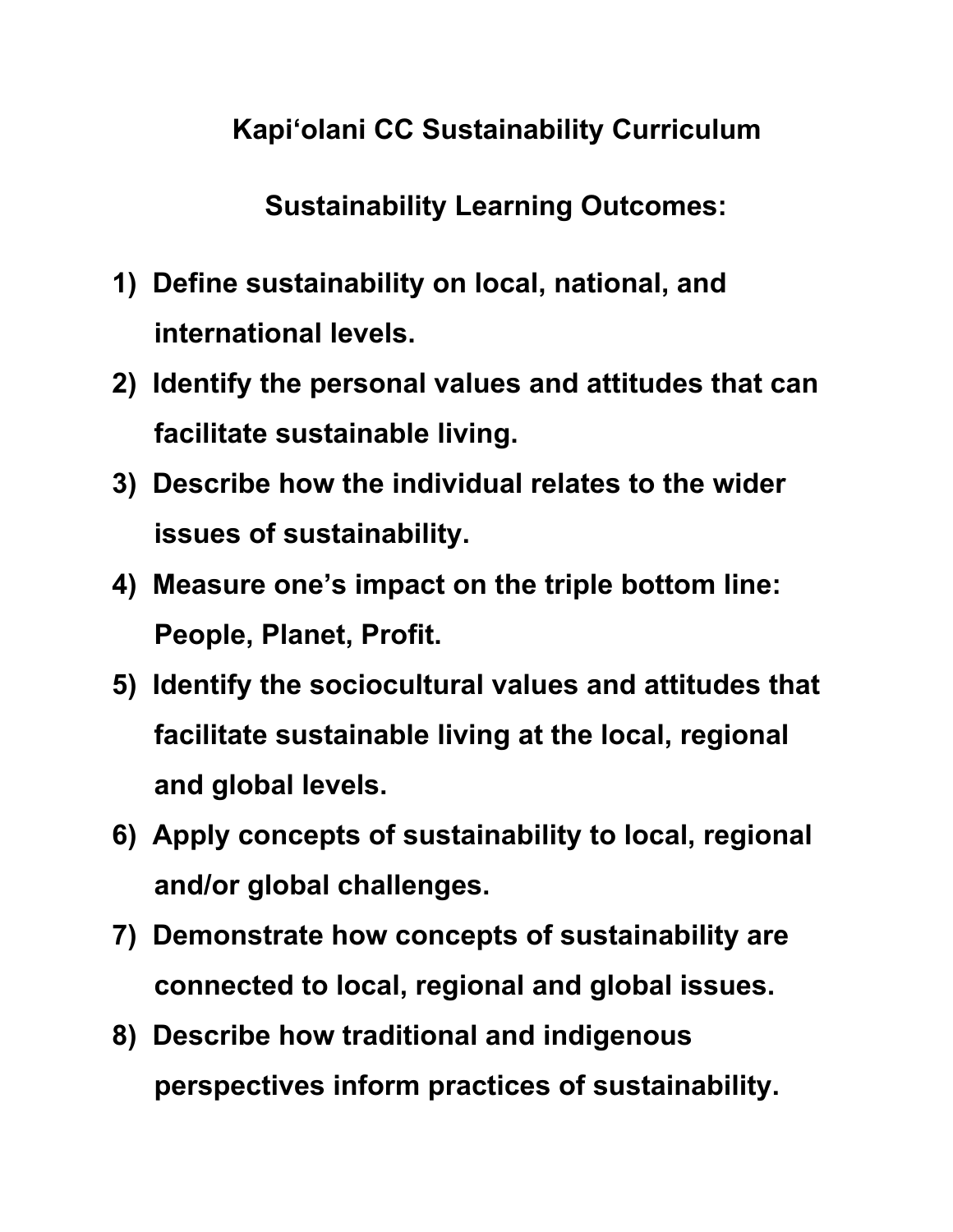**Kapi'olani CC Core Concepts of Sustainability Faculty select one or more of the Core Concepts of Sustainability that will be included in the syllabus:**

- **1. Sustainable economics: Quadruple Bottom Line: People, Planet, Profit, Culture; Gross National Happiness**
- **2. Ecosystem Services / Biodiversity**
- **3. Ecological Footprint, Carbon Footprint**
- **4. Cradle to Cradle / Waste Reduction**
- **5. Climate Change Mitigation / Renewable Energy**
- **6. Local First / Food Sovereignty / Food Miles**
- **7. Adaptive Resilience**